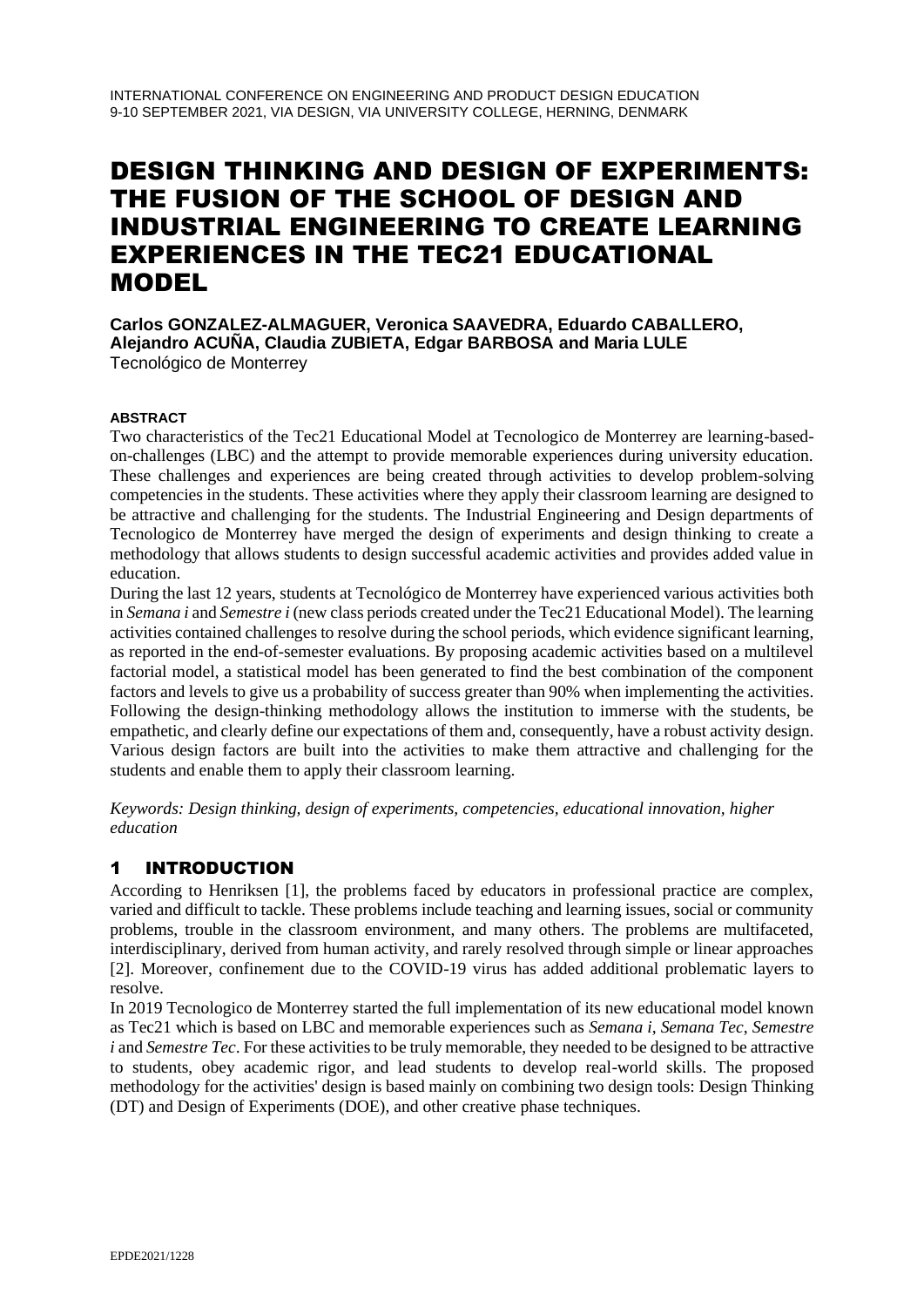## 2 DEVELOPMENT

The design of activities within Tec21 has unique characteristics that differentiate Tecnologico de Monterrey from other educational institutions. The differentiation includes challenging, engaging curricular activities to develop real-world skills and leave a deep educational footprint. Since 2012, Tecnologico de Monterrey has been designing an educational teaching model based on challenges that develop assessable skills in students for 21<sup>st</sup> century. The challenge to be resolved must engage the students, motivate them to work collaboratively, boost knowledge acquisition, and develop the necessary skills in the best possible way.

Henriksen [1] notes that while creativity is considered a core 21<sup>st</sup> century thinking skill, many people are hesitant to identify themselves as "creative," or they are uncomfortable with intellectual risk-taking and openness. In her article *Why DT works,* Liedtka [3] describes a seven-year study looking closely at 50 projects from various sectors, including business, healthcare, and social services. She found that another social technology, design thinking, can innovate the way we do things by unleashing people's creative energies, thereby improving several processes radically. Therefore, design thinking as a tool in current education can promote real-world problem-solving, enabling students to develop competencies to address economic and societal issues.

The proposal consists of using design thinking and the design and analysis of experiments to confront the posed challenge and propose the best possible solution. Creative and statistical thinking work together to achieve optimally creative solutions and, consequently, the desired skills. Wattanasupachoke [4] suggests that the most innovative organizations use design thinking. Carlgren et al. [5] identified five characteristics of the design thinking framework: attention, understanding the problem, prototyping, iteration, and diversity. These characteristics are summarized in Table 1.

| <b>Characteristics</b>                      | <b>Alternative labels</b>         |  |  |  |
|---------------------------------------------|-----------------------------------|--|--|--|
| User focus (attention)                      | User orientation                  |  |  |  |
|                                             | Customer focus                    |  |  |  |
|                                             | Human-centred                     |  |  |  |
| Problem-framing (understanding the problem) | Unconstrained view of the problem |  |  |  |
|                                             | Question the problem              |  |  |  |
|                                             | Problem exploration               |  |  |  |
|                                             | Problem focus                     |  |  |  |
| Prototyping                                 | Visualization                     |  |  |  |
|                                             | Making it tangible                |  |  |  |
| Iteration                                   | Iteration and testing             |  |  |  |
|                                             | Action-oriented                   |  |  |  |
|                                             | Experimentation                   |  |  |  |
| Diversity                                   | Collaboration                     |  |  |  |
|                                             | Systemic perspective              |  |  |  |

*Table 1. Design thinking framework, Carlgren et al. [5]*

Meinel, Eismann, Baccarella, Fixson, and Voigt [6] found that teams applying design thinking develop better product concepts than teams that apply quality function deployment in terms of feasibility, relevance and specificity, but not a novelty. Researchers claim that the design thinking approach to innovation has several positive outcomes. It helps develop superior solutions, reduce the risk of failure, achieve employee buy-in, and increase the firm's innovativeness and dynamic capabilities for innovation [7,8,9,10]. Design thinking is a methodology that had its origins at Stanford University in California. It focuses on the user and their needs. Although DT is commonly used in product design, it can be applied to the design of academic activities, challenges and experiments design. This is shown in Figure 1.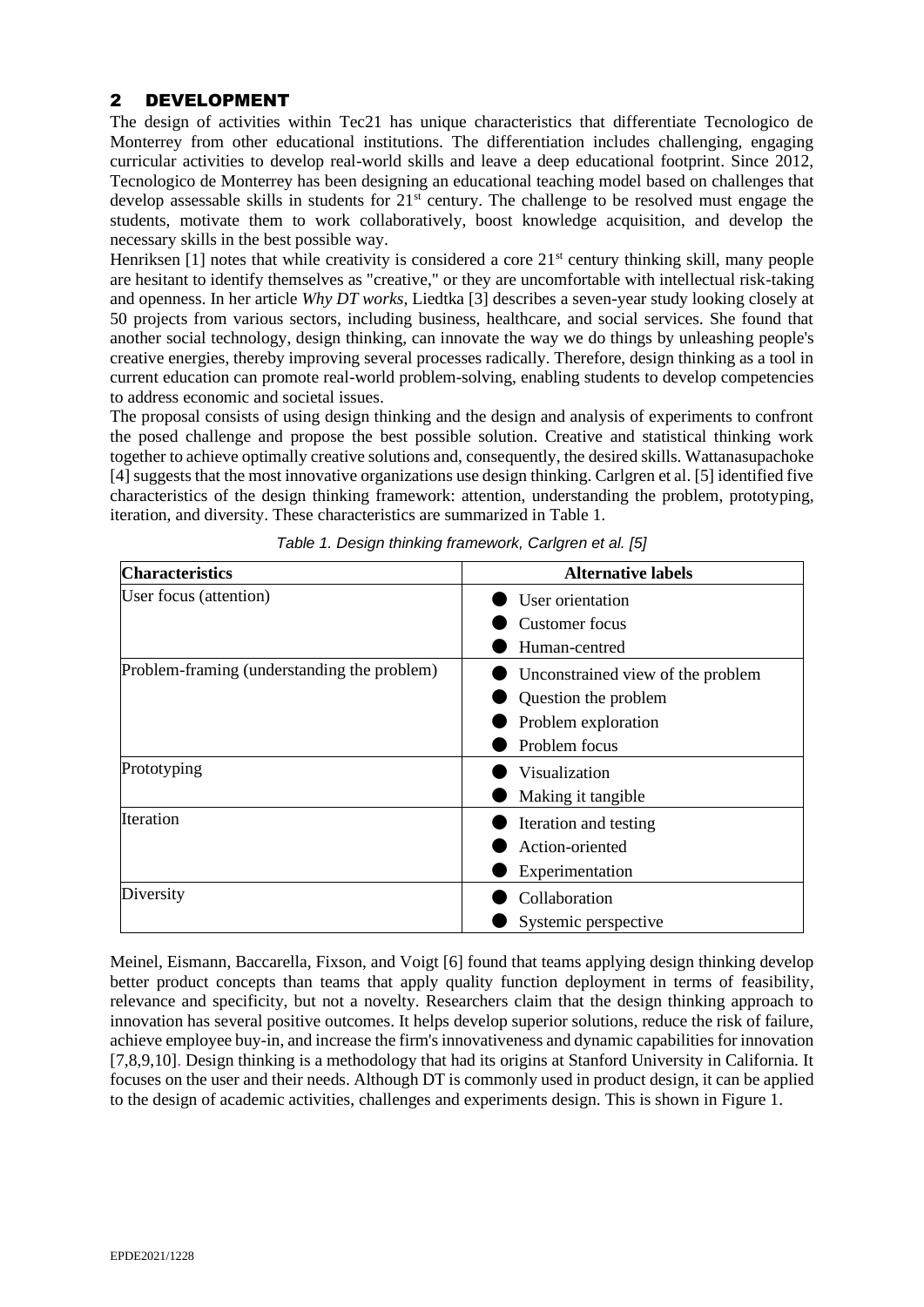

*Figure 1. Phases of Design Thinking and Design of Experiments Self-elaborated.*

Empathize means putting yourself in the user's shoes, having a deep sensitivity to see from the student's eyes, feeling their needs. In this phase, mind maps and brainstorming are used, and the design of surveys aimed at gathering the needs and proposals. Hüseyin [11] proposes a methodology to select the ideal questionnaire for information collection. In this case, it would be the interview with key clients in which the interviewer collects data from people who have unique insights that would otherwise not be available to the researcher.

In the Ideate part, methodologies are used to define the activity, the challenge, or the problem. The most common are the creative phase technique (brainstorming, mental maps, etc.), engineering thinking (mathematization of ideas based on set algebra), and Kepner's and Tregoe's criteria for identifying and defining problems [12]. In this stage, the hypothesis is defined by describing the users' needs (e.g., the students), the competencies to be covered, the academic content, and the current environment's demands. In the Ideate phase, solutions are proposed based on a correct definition of the problem. The use of thought engineering (see Figure 2) is vital. Set algebra is used to isolate the determining factors.



*Figure 2. Example of thought engineering. Own source*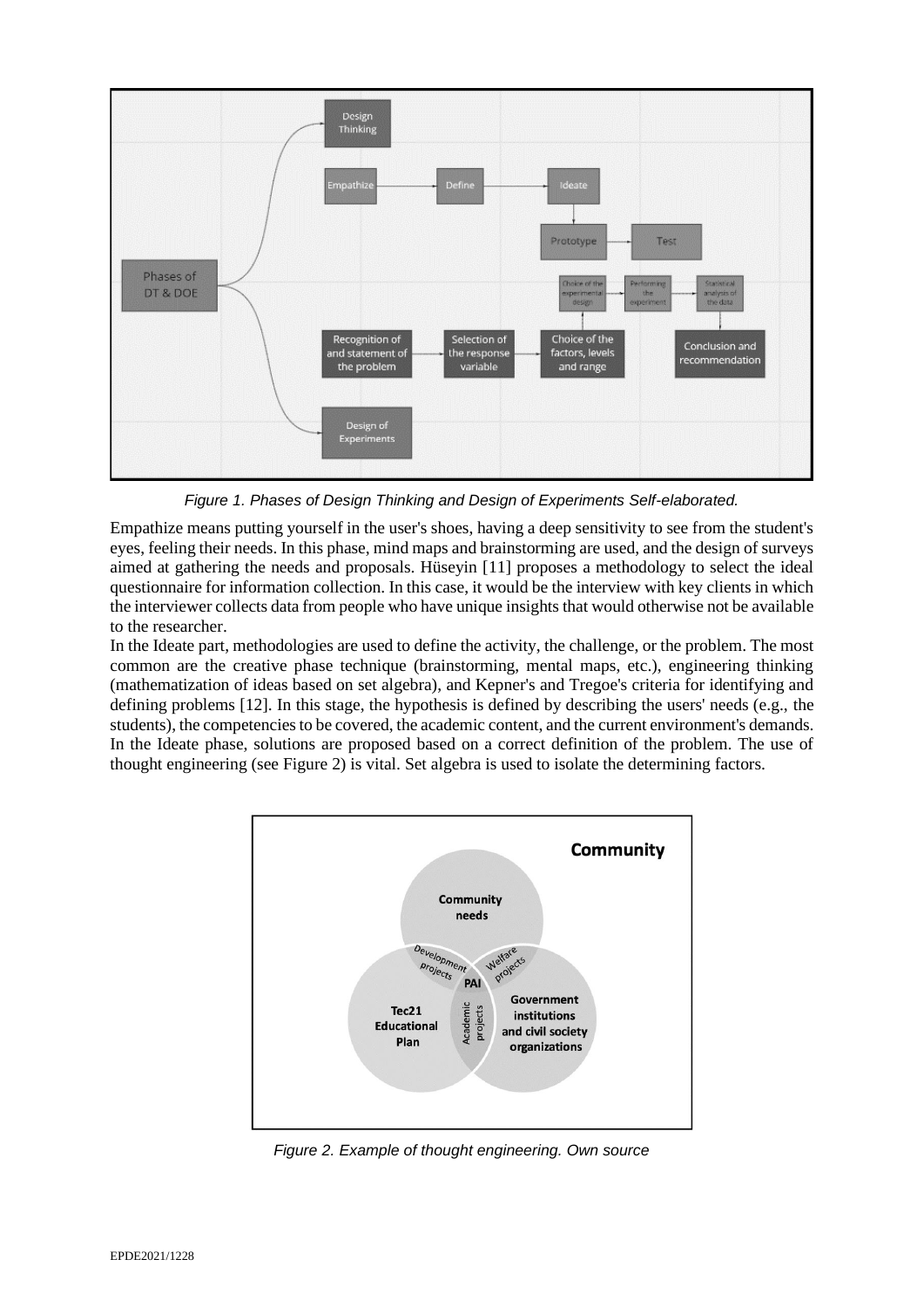During the Ideate phase, thought engineering was used to determine the factors that give a solution to the problem and a test is used to determine if the factors are correct. This stage is commonly done by trial and error, which prolongs the time it takes to propose a solution. To solve this, the use of a factorial experiment design of two or more factors and limiting it to 2K designs where the K is the number of factors, and 2 represents the levels (categorized as high or low.) was proposed.

The activity design [13], such as the beta version or the prototype, is made starting from the brainstorming structure. The academic activity begins to be written following the steps that were previously defined. When a teacher talks to the students about problem-solving, he or she asks them to generate a prototype that conceptualizes the idea. For the *Semana i* and *Semestre i* projects, teachers point out that in the prototyping stage, three phases are proposed: a) the conceptual prototype, where the physical form of the idea is given; b) the functional prototype, where the product has the materials and operates according to specifications, and c) the sellable prototype, in which a product is created with proven materials, functioning according to specifications and meeting all quality and safety requirements.

A similar analogy was used by the teachers to design activities and challenges that meet all the academic requirements and guidelines established by the Vice-rectory. In this prototyping stage, the group of teachers lives the challenge; that is, they carry out the activities of the training unit's curricular project. By doing this, they can adjust the times to carry out each stage of the challenge; the materials' requirements are also established. Adjustments to the instructions and necessary corrections are usually made when testing a prototype.

At the trying phase, the proposed solution's desirability and feasibility are checked, so the experiment's design must be present. If a factorial design [14] is used, the factors can have more than two levels. This is very practical in the design of a new product. However, if the academic design of activities and challenges is analysed, then the use of a 2K design is needed where the levels are low and high. One of the problems that faculty face is creating data to carry out the experiments, but these can be obtained based on simple simulations or the generation of random numbers based on a specific probability distribution. In the case of the activities and challenges, the normal or binomial distribution is used. In contrast, for a solution or product design, a triangular or Poisson distribution is used. The experimental design generates the value of the parameters of the factors or variables under study. By testing them, the development time can be reduced because the experimenter only has to readjust and not look for the appropriate values based on trial and error.

#### **2.1 Theoretical framework**

Design thinking has been used to educate in medical schools with two primary functions: the first, to develop a specific new product and the second, to develop in the students a problem-oriented way of thinking about the development of a new product [15]. Sanders J. and Goh P. [16] illustrate design thinking among second-year students to develop a new community service, highlighting as challenging the stakeholders' diverse perspectives and the introduction of extra activities to the medical students' curriculum. Design thinking has also benefited the business administration programme at the University of Amazonia, where students generate experiences corresponding to their reality as citizens. By applying DT principles, they can promote the learning of social thinking skills in other people [17].

Experiments are used to study the performance of processes and systems. The objectives of the experiment could include the following:

- 1. Determine which variables have the most significant influence on the Y response.
- 2. Determine which X adjustment has the most significant influence on the y variable, so it is almost always close to the desired nominal value.
- 3. Determine which X adjustment has the greatest influence, so the variability of y is reduced.
- 4. Determine which X adjustment has the most significant influence so that the effects of the uncontrollable variables  $z_1, z_2, ..., z_q$  are minimal.

Usually, one of the experimenter's goals is to determine the influence these factors have on the system's output. The general approach to planning and experimenting is the experimentation strategy. The successful integration of good experimental design practice in engineering and science is crucial in future industrial competitiveness [18].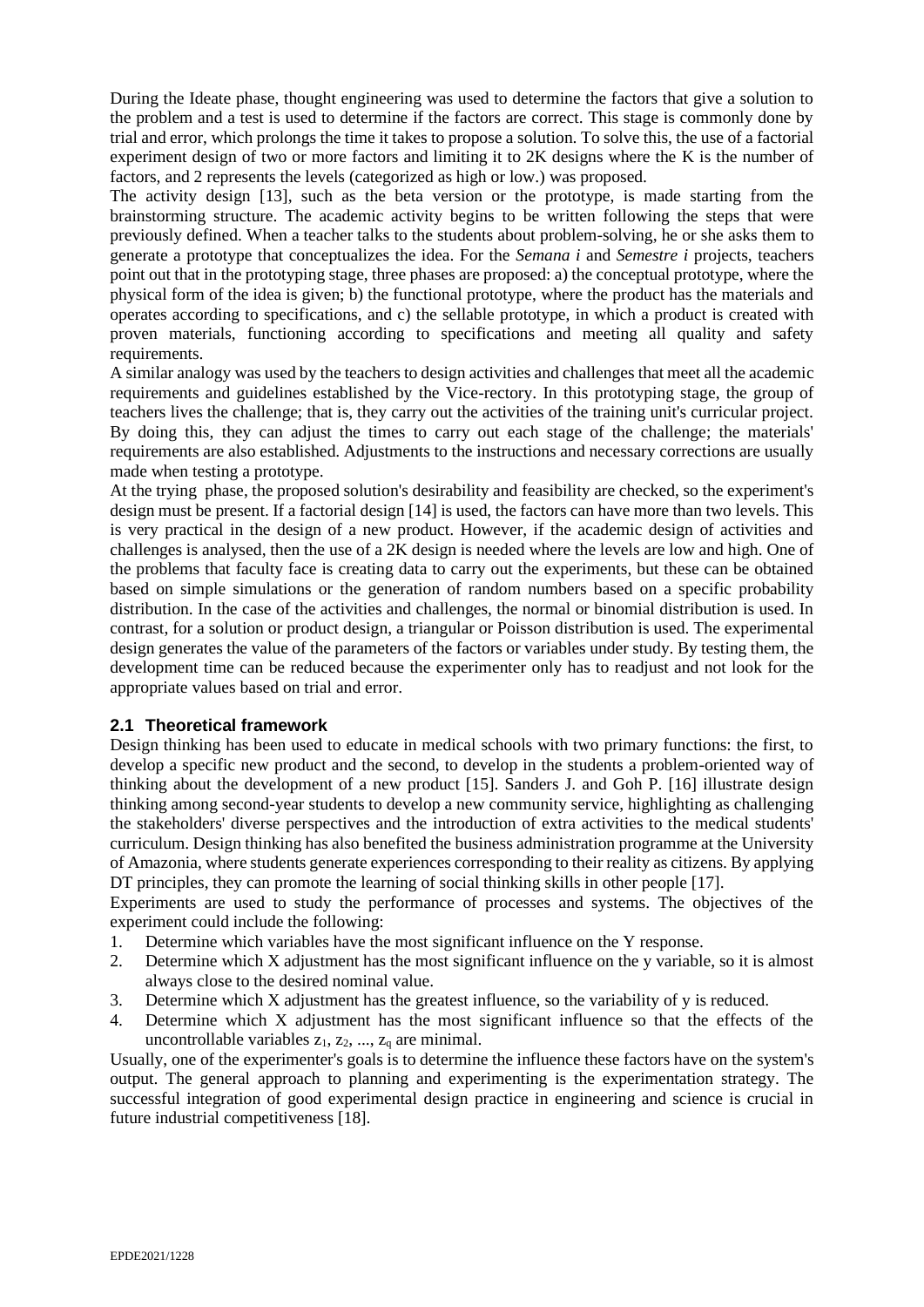### **2.2 Implementation and innovation results**

The methodology described above combines the Design of Experiments and Design Thinking to create activities for the *Semana i* and *Semestre i* of the Tec21 Educational Model. It is also a methodology for the solution of challenges. The projects derived from these activities increased the development of disciplinary and real-world competencies.

This methodology has been implemented in the last three editions of *Semana i* by teachers from the science, civil, mechanical, industrial and auxiliary departments. The results of the teachers' evaluations were measured using the students' comments and the numerical evaluation in the item "*Would you recommend this activity?*".

Impressive results were achieved both from teachers using the methodology to design *Semana i* and *Semestre i* activities and the students researching and developing projects for new products. Table 2 shows the results of the *Solidarity Route of the Sierra Gorda* activity. It displays the student evaluation results since 2016; the average evaluation for all years was 4.70 out of 5 possible points. Each year, the activity consisted of approximately 15 social development activities in surrounding communities. In an average of 200 activities per *Semana i*, this activity was in 24.75th place of ranking in average.

| Year    | Enrolled<br><b>Students</b> | Proposed<br>projects | Fulfilled<br>projects | Efficiency | <b>Student</b><br>evaluation | Total<br>activities | Ranking |
|---------|-----------------------------|----------------------|-----------------------|------------|------------------------------|---------------------|---------|
| 2016    | 43                          | 14                   | 12                    | 85.71%     | 4.9                          | 116                 | 8       |
| 2017    | 38                          | 17                   | 16                    | 94.12%     | 4.8                          | 114                 | 21      |
| 2018    | 40                          | 19                   | 17                    | 89.47%     | 4.38                         | 128                 | 51      |
| 2019    | 80                          | 21                   | 20                    | 95.23%     | 4.7                          | 117                 | 19      |
| Average | 50.25                       | 17.75                | 16.25                 | 91.13%     | 4.70                         | 118.75              | 24.75   |

*Table 2. Results of the students' evaluation of the activity "Solidarity Route of the Sierra Gorda."* 

This methodology has allowed students to carry out their projects, analyse the situation accurately, correctly define the problem, and solve it with creative, viable, and feasible solution proposals.

A comparative survey was carried out with 130 students who applied the methodology in *Semana i* activities and their final projects in various semestral courses. Even though 52.4% did not know the Design Thinking methodology and 57.1% considered the Design of Experiments to be a complex statistical technique, only 4.8% had problems implementing the methodology. This resulted in 100% of the projects in semestral courses being carried out and 94% of the projects in *Semana i*.

Besides, 86% of those surveyed considered this tool very useful to them in their professional and academic lives. Although 23% stated that they felt it difficult due to lack of prior knowledge, they could learn it by themselves and achieve an excellent use of the technique.

## 3 CONCLUSIONS

Academic innovations may take place in several scenarios. However, perhaps for those who carry out this research, the best thing is to propose methodologies that promote fun academic activities, solving real-world problems where students develop real-world skills for their professional and personal lives. They should feel empowered to propose viable and feasible solutions.

For teachers, the experience of applying the methodologies created fear, but not the type that paralyzed and led them to follow the established guidelines. Instead, this fear made them prepare the methodology even more, test it, and have the courage to allow students to find their own path to learning during the experiment. Although the results were very encouraging, we heed the comments that were not entirely positive. The methodology must be refined to fully develop the competencies defined by the Tec21 Educational Model for the students.